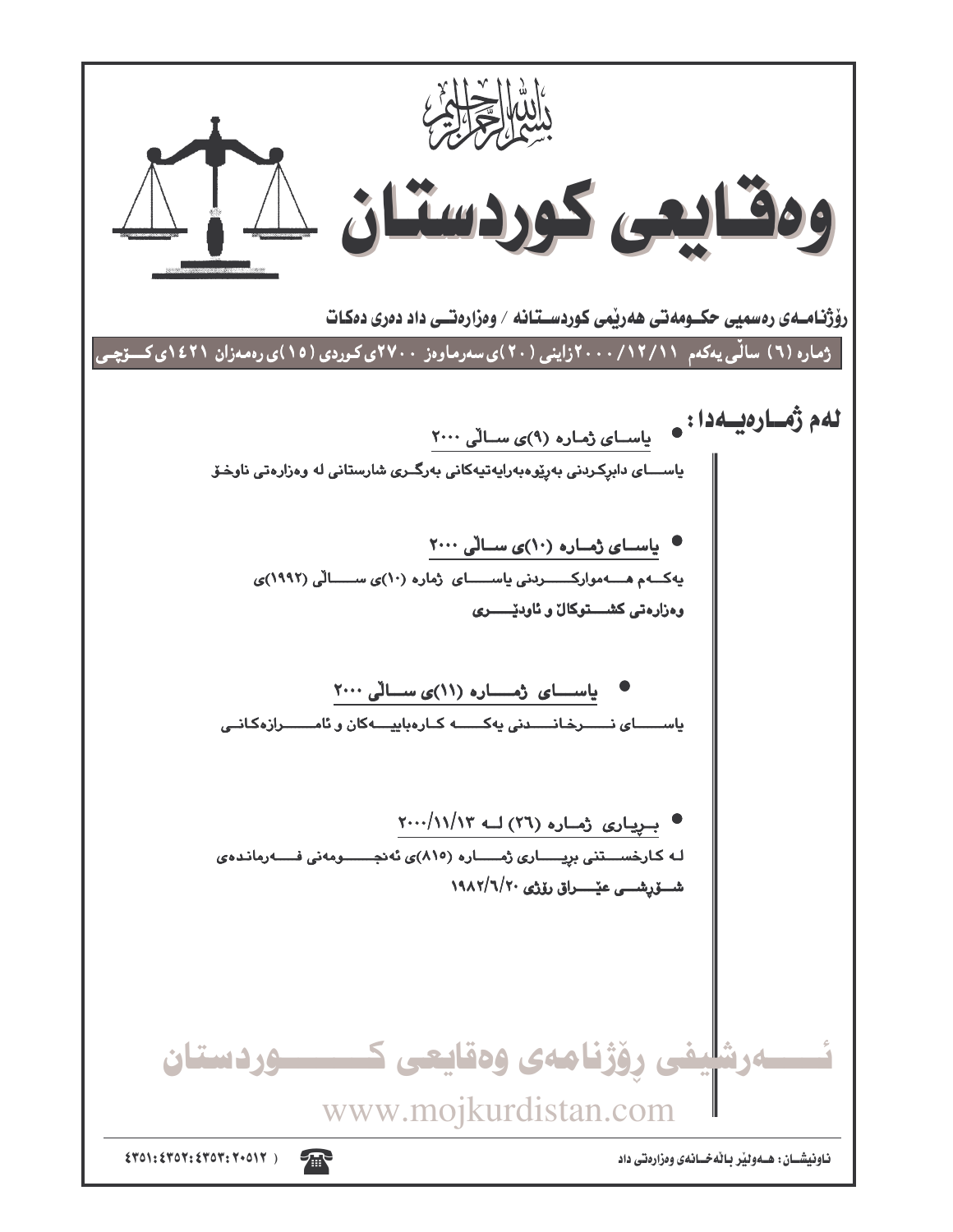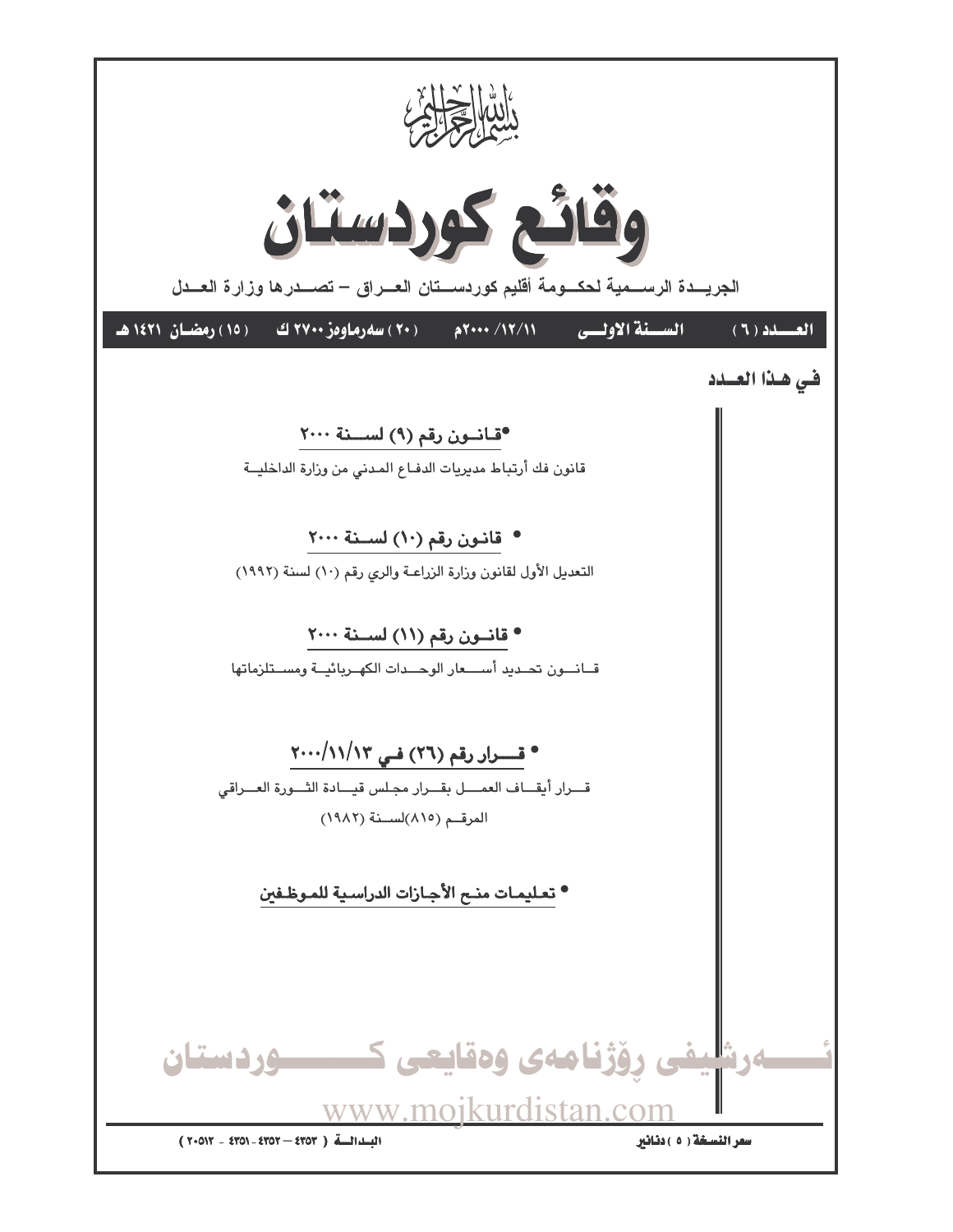

#### په ناوي خواي گهوره و ميهرويان

ىە ناوي گەنەوە فّه نجومهنى نيشتمانيى كوردستانى عيّراق ژمارەي بريسسار: ۲٤ میژووی بریـــار: ۲۰۰۰/۱۱/۱۲

((بلويسساو))

لەسەر ئەو ياساكارىيەى كە ئەنجومەنى نيشتمانيى كوردسىتانى عيّراق لـە دانيشتنى ژمـارە (١٤)ى رۆژى (١٢/١/١٢)يدا به يێي حوكمي برگه (١)ي ماددهي (٥٦) له ياساي ژماره (١)ي هــهمواركراوي سالی (۱۹۹۲) ئەنجامی داوەو ، بە پێی ئـەو دەسـەلأتەش کـە برگـە (۳)ی مـاددەی دووەمـی ياسـای ژماره (۱۰)ی سالّی (۱۹۹۷) پیّمانی داوه ، برِیاری دهرهیدانی ئهم یاسایهی خوارهوهمان دا :

### باسای ژماره (۹)ی سالی (۲۰۰۰) یاســای دابرکــــردنی بهرێوەبەرییــهکانی بەرگــری شــارســتانی له وەزارەتی نـاوخــــۆ

#### ماددەي يەكـــەم :

دابريني بەرێوەبەرييەكانى بـەرگريى شارسـتانيى ھـﻪموو يارێزگاكـانى ھـﻪرێم بـﻪ ھـﻪموو مـيلاك و ئۆتۆمبيــل و ئاليــات و جيهــازو مولّـك و مەركــەزى ئــاگر كوژاندنەوەيانــەوە لــه وەزارەتــى نــاوخۆو ، بهستنهوهيان به وهزارهتي شارهواني و گهشت و گوزارهوه له رووي لايهني فرماني و هونهرييهوه .

#### ماددە*ى* دووەم :

پۆلیس و ئاگرکوژێنەوە ھەمان روتبەو پلەي ئێستاي فرمانەکـەي خـۆي دەبێت و پاسـاي ژمـارە (۱)ی هـهموار کـراوی سـالّی ۱۹۷۸ی خزمـهت گـوزاری و خانهنـشینیی هیّزهکـانی ئاسایـشی نـاوخوّی پەسەردا دەخرىتە كار

#### ماددەي سۆيەم :

لایەنی دامەزراندن و ترقیه و خانەنشینی و دەست لەکار ھـﻪلگرتنی کەسـانی سـﻪر بـﻪ ھێزەکـانی ئاسايشى ناوخۆ لە بەرێوەبەرىيەكانى بەرگرى شارستانيدا ، لە وەزارەتى ناوخۆ دەمێنێتەوە ٠

# ئىلدىمچولۇمنغى رۆژنامەي وەقايىمى كىسىسوردىستان

هەمان ئەو دەسەلآتەي كە بە يێى ياساي سزا سەربازىيەكانى ژمارە (١٣)ى ھەمواركراوى سـالّى ۱۹٤۰ و پاسای ئوسولها اداکایج سادآبازیکی (ماکرا (٤٤) ه همواری(اوی/سالا) ۱۹٤۱ به وهزیری ناوخو

 $\sqrt{2}$ 

ياسا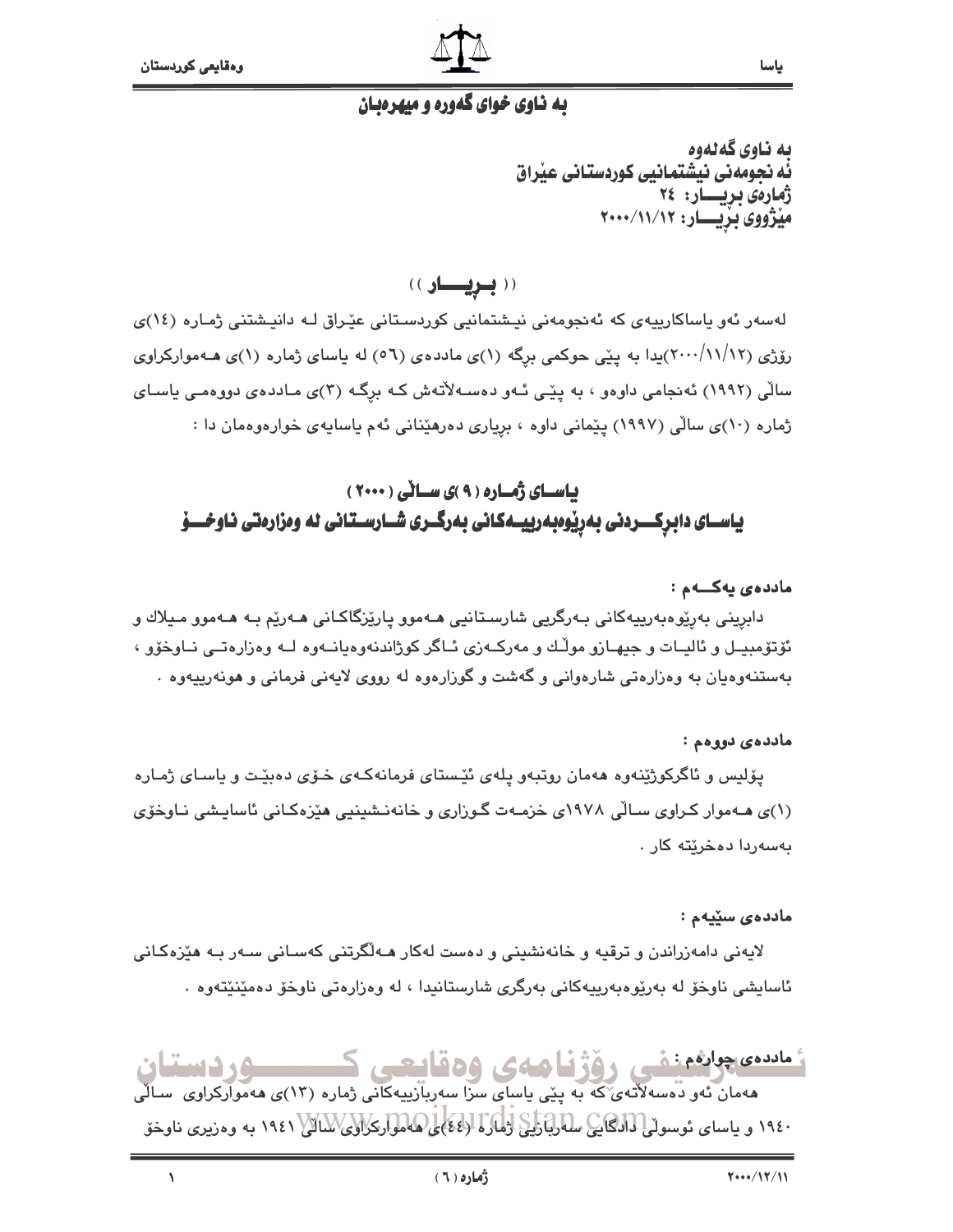دراوه ، به وهزیری شـارهوانی و گهشـت و گـوزار دهدریّ بـوّ سـزادان و بـه دادگـا دانـی ئهوانـهی لـه بەرپوەبەراپيەكانى بەرگريى شارستانيدا سەر بە ھێزەكانى ئاسايشى ناوخۆن .

ماددەي يێنجەم :

هەر دەقێك پێچەوانەي حوكمەكانى ئەم ياسايە بىٚ كارى پىٚ ناكرىٰ .

ماددەي شەشەم :

يێويسته وهزارهته پهيوندارهكان حوكمهكانى ئهم ياسايه بخهنه كار

ماددەى خەرتەم : ئهم ياسايه له رۆژى بلاوكردنهوهى له رۆژنامهى وقايعى كوردستاندا ، دەخرێته كار .

## د . رِوْژْ نَــــوری شـــاوەيــس ســهروْکی ئه نجــومهنی نیشتمـانیی کوردســتـانی عیـّــراق

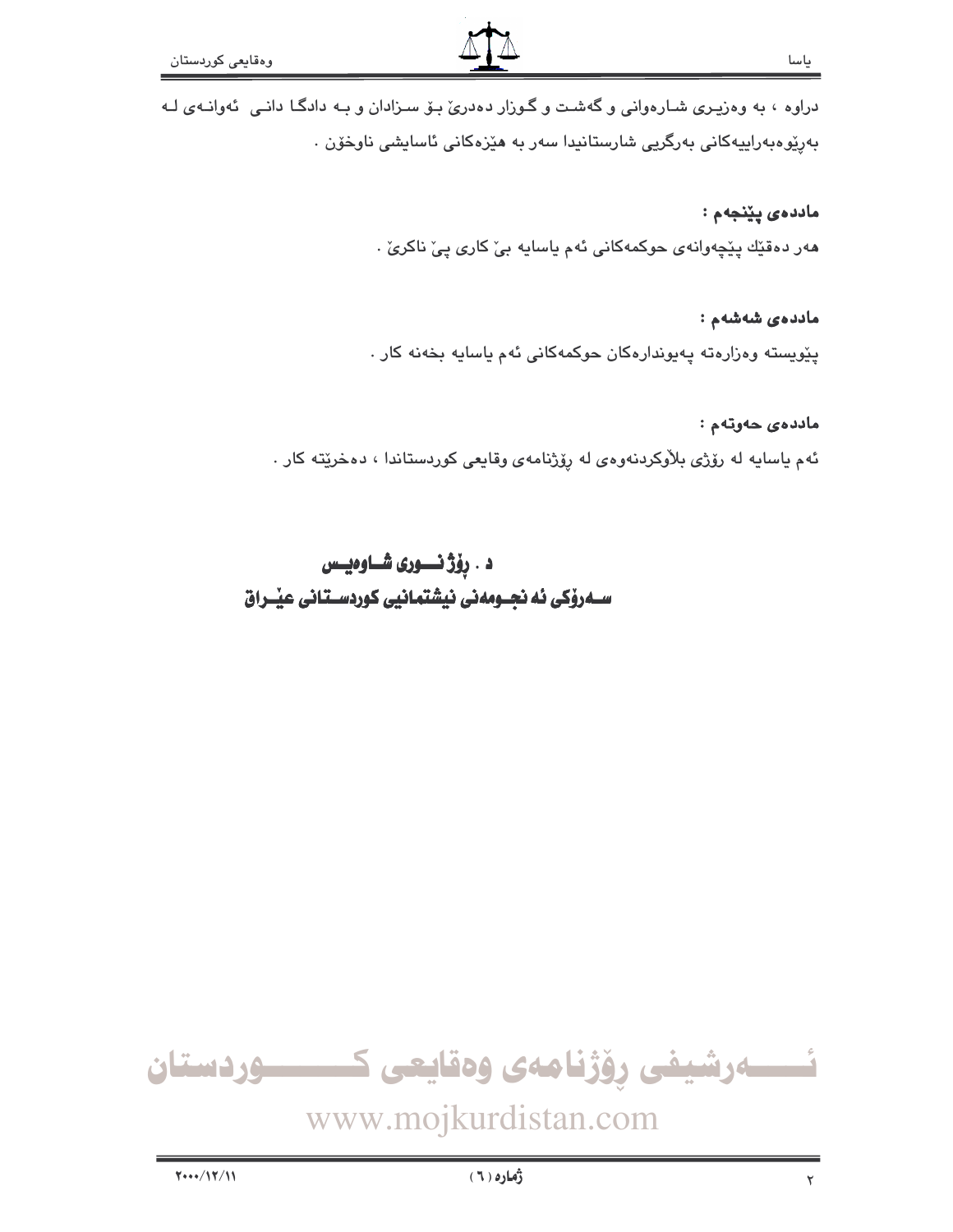

#### يه ناوي خواي گهوريو ميهرويان

ىە ناوي گەنەوە ئُه نجومهني نيشتمانيي كوردستاني عيْراق ژمارەى بريسار: ٢٥ میژووی بزیسار: ۲۰۰۰/۱۱/۱۳

((بريسار))

یشت بهو یاساکارییهی که ئه نجومهنی نیشتمانیی کوردستانی عیّراق له دانیشتنی ژماره (١٥)ی رۆژى (١٢/١/١٣)يدا ئەنجامى داوەو ، بە يێى حوكمى برگە (١)ى ماددەى (٥٦) لە ياساى ژمارە (۱)ی هه موارکراوی سالی (۱۹۹۲)و ، به پیّی ئه و دهسهلاٌتهش که برگه (۳)ی ماددهی دووهمی یاسای ژماره (١٠)ى سالّى (١٩٩٧) يێمانى داوه ، بريارى دەرھێنانى ئەم ياسايەي خوارەوەمان دا :

### باسای ژماره (۱۰)ی ســانی ۲۰۰۰ یه کسهم هه موارکسسردنی یسساسسسای ژماره ( ۱۰ )ی سیانی ( ۱۹۹۲ )ی ومزارهتـــي كشــتوكـالّ و ئـاودنيــــــــري

ماددەي يەكـەم :

مادده ی چوارهمی باسای ژماره (۱۰)ی سـالّی (۱۹۹۲)ی وهزارهتـی کـشتوکال ّو ئـاودبری هـهموار بکــری،ّو بهم شَيْوهيهي خوارهوه بخوينريتـهوه :

#### ماددەي چوارەم :

يێػۿێنەكانى وەزارەتەكە ئەمانەن :

- ۰۱ نووسنگهی وهزیـر .
- ۰۲ نووسینگهی بریکاری وهزارهت .
	- ۳. بەريوەبەريى گشتيى ديــوان .
- ٤. بەرێوەبەرىي گشتىي زەوىھرزارى كشتوكالْ .
- ٥. بەريوەبەريى گشتيى ھێلكارى، بەدواداچوون
- ٦. بەرێوەبەريى گشتيى باخ و جەنگەل ٘و لەوەرگاكان .
- ۰۷ بهرێوهبەریی گشتیی ئەبحاس و رێنمایی کشتوکال کردن و توتن .
	- ٨. بەرێوەبەريى گشتيى ئاودێرى وسەرچاوەكانى ئاو .
		- ۹. بەريوەبەريى گشتيى سامانى ئاژەل و بەيتەرى .
	- ۱۰. بەرێوەبەرىيە گشتىيەكانى كشتوكال لە يارێزگاكانى ھەرێمدا . مددی درشیدفس روژنا مهی وهقایعی ک

مادده *ی* شەشەم ھەمواردوك*ېيى* پەر شىيى مىلى خواردونوم بەخوينى تەرىخ A

 $\mathbf{Y}$ 

<u>مردستان</u>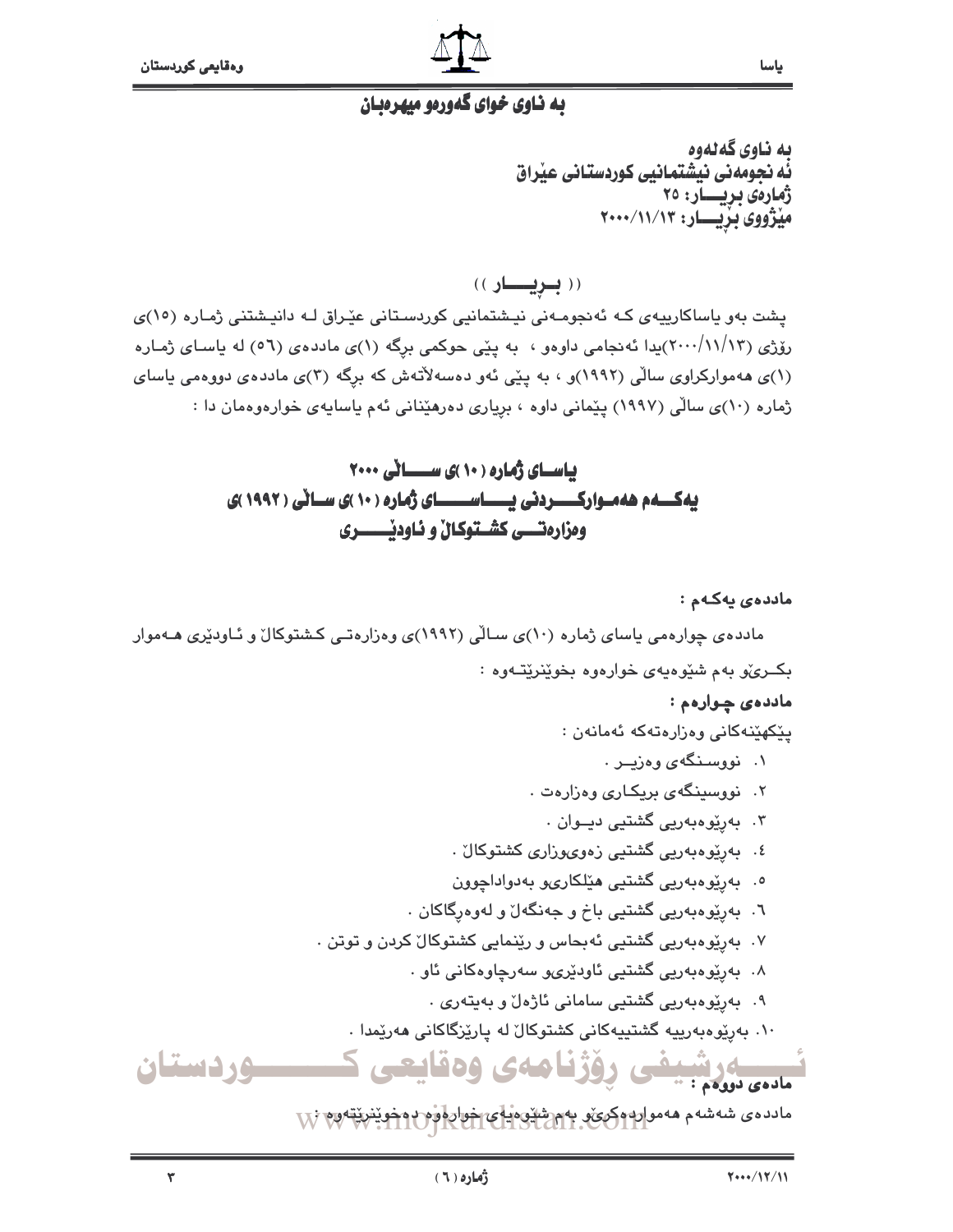ماددەي سێپەم :

ماددەي شەشەم : ١. وهزيــر ، بق جێبهجيّ كردنى ئهرك و فرمانى دياركراو ، بۆى هەيـه دەسـتەو ليژنـهى دايمىو كاتەكى (رەفتەنى) يێك بهێنىٚ. ۲. وەزیر ، بە پێی پێویست ، بۆی ھەیە کردنەوەو ، تێکەلکردنی بەرێوەبەری و بەش و ھۆبـەکان ، ئەنجام بدات . ۳. ئـــــــــورك و فرمـــــان و دهســــــهلاتي پێكهاتـــــهكاني وهزارهت و بهرێوهبهرپيــــه گـــشتييهكان و ، بهريوه بهرييه کاني ناويان و دهستهکانيش ( الهيئات ) بهپێي پێــرو دياري دهکرێن .

شیرکەتی بیری ئیرتیوازی لیٰ دان و مەرکەزەکانی لێکۆلێنەوەی کشتوکالی و تەتبیقىيەکان ، کـه له برگـه نۆی ماددهی چوارهمی باسـای ژمـاره (۱۰)ی سـالّی (۱۹۹۲)دا هـاتووه ئیلغـا دهکریٌـو هــهر مولك و مالَّيْكيشي بووبيٍّ ، مولَّك و مالِّي وەزارەتى كشتوكالٌ و ئاودێريى ھەرێمن .

> ماددهي چـوارهم : پێویسته ئەنجومەنی وەزیران حوکمەکانی ئەم یاسایە بخەنە کار .

ماددەي يێنجــەم : ئهم ياسايه له رۆژى بلاوكـــــــردنهوەي له وەقـــــــايــعى كــوردســتاندا ، دەخـــرێتـه كار .

د . رۆژ نـــوری شــاوەيــس سـەرۆكى ئە نجــومەنى نيشتمانيى كوردسـتانى عيْــراق

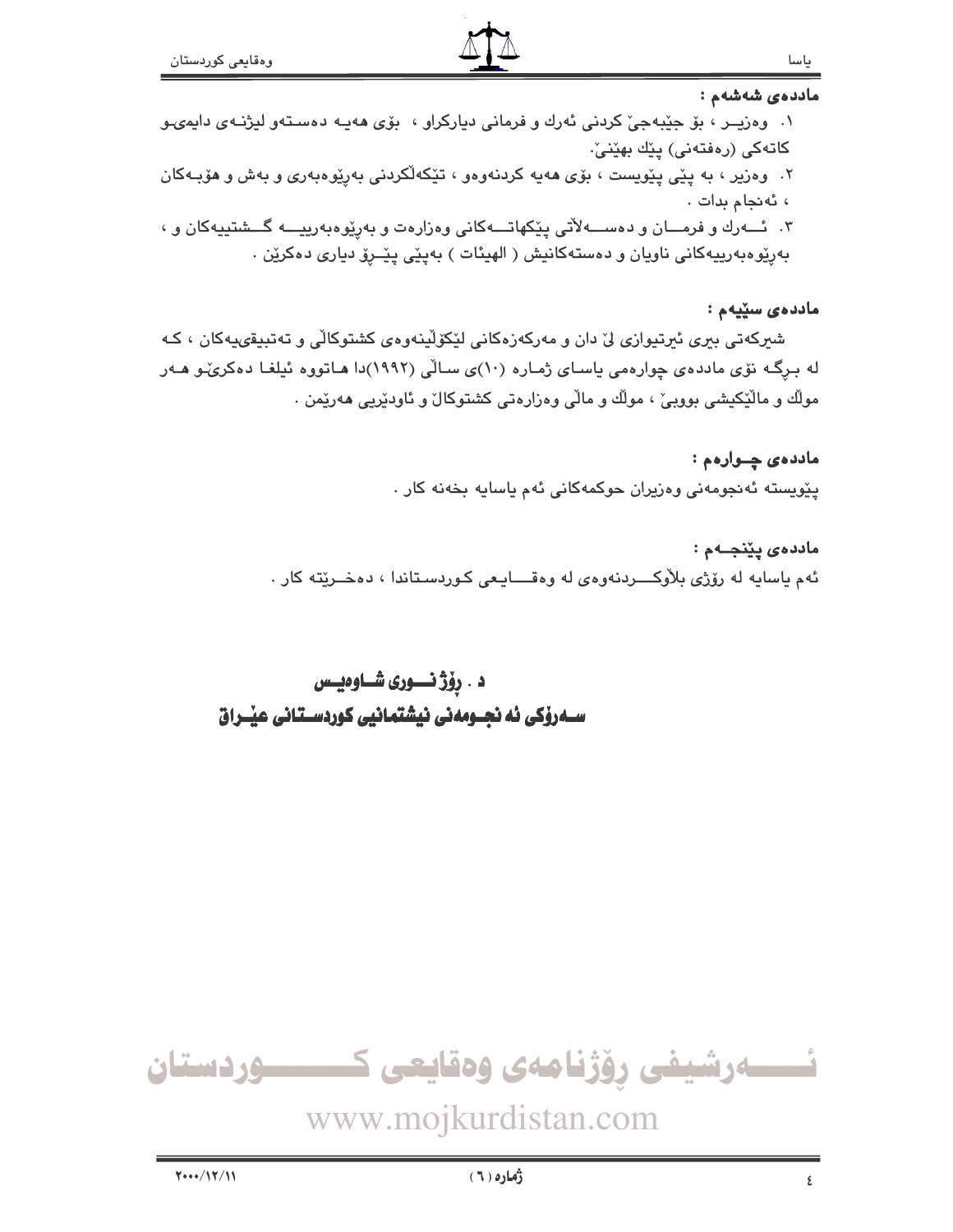$\delta$ 



#### به ناوي خواي گهورمو ميهرمبان

ىە ناوي گەنەوە ئُه نجومهني نيشتمانيي كوردستاني عيْراق ژمارەى بريسار: ۲۷ میژووی بزیــار: ١٥/١١/١٠٠٠

((بريال))

یشت بـهو یاسـاکاریپهی کـه ئهنجومـهنی نیـشتمانیی کوردسـتانی عیّـراق لـه دانیـشتنی ژمـاره (١٦)ی رۆژی (١٧/١٥/١٠٠)يدا ئەنجامی داوەو ، به يێی حوکمی برگه (١)ی ماددەی (٥٦) لـه ياسـای ژماره (۱)ی ههموارکراوی سالّی (۱۹۹۲)و ، به پێی ئهو دهسهلاٌتهش که برگه (۳)ی مـاددهی دووهمـی پاسای ژماره (۱۰)ی سالّی (۱۹۹۷) پێمانی داوه ، بریاری دهرهێنانی ئهم پاسایهی خوارهوهمان دا :

#### بیاسای ژماره ( ۱۱ )ی سالّی ( ۲۰۰۰)

#### باسـای نرخانـدنی بهکـه کارهباییـهکان و نامـرازهکـانی

ماددەي يەكــەم :

وهزيـــــــرى پيــشـــهســــازى و وزه بــــــۆى ههيــــــه نرخــى يهكـــــــه كارهباييهكــــان و ئــامراز ( مستلزمات )ه کارهباییهکانی سهر به وهزارهتهکه دابنهی کریی موجهویله کارهباییهکانیش کـه هـهن ، ديار بكات .

مادده دووهم :

حوکمـهکانی مـاددهى پهکـهمی ئـهم پاسـايه ئـهو نرخانـهش دهگرێتـهوه کـه پێـشتر وهزارهتـی ييشهسازي و وزه له ههريمدا ئيقراري كـردووه .

ماددەي سۆيەم :

پێويسته ئەنجومەنى وەزپــران حوكمەكانى ئەم ياسايە بخەنە كــار

تسسیکوشیفی روژنامەی وەقايعی ک ــــوردستان هەر دەقى پێچەوانەي ئەم يأسايە بى كارى بى ناكىرى .<br>WWW.MOJKUrdIStan.COM

ياسا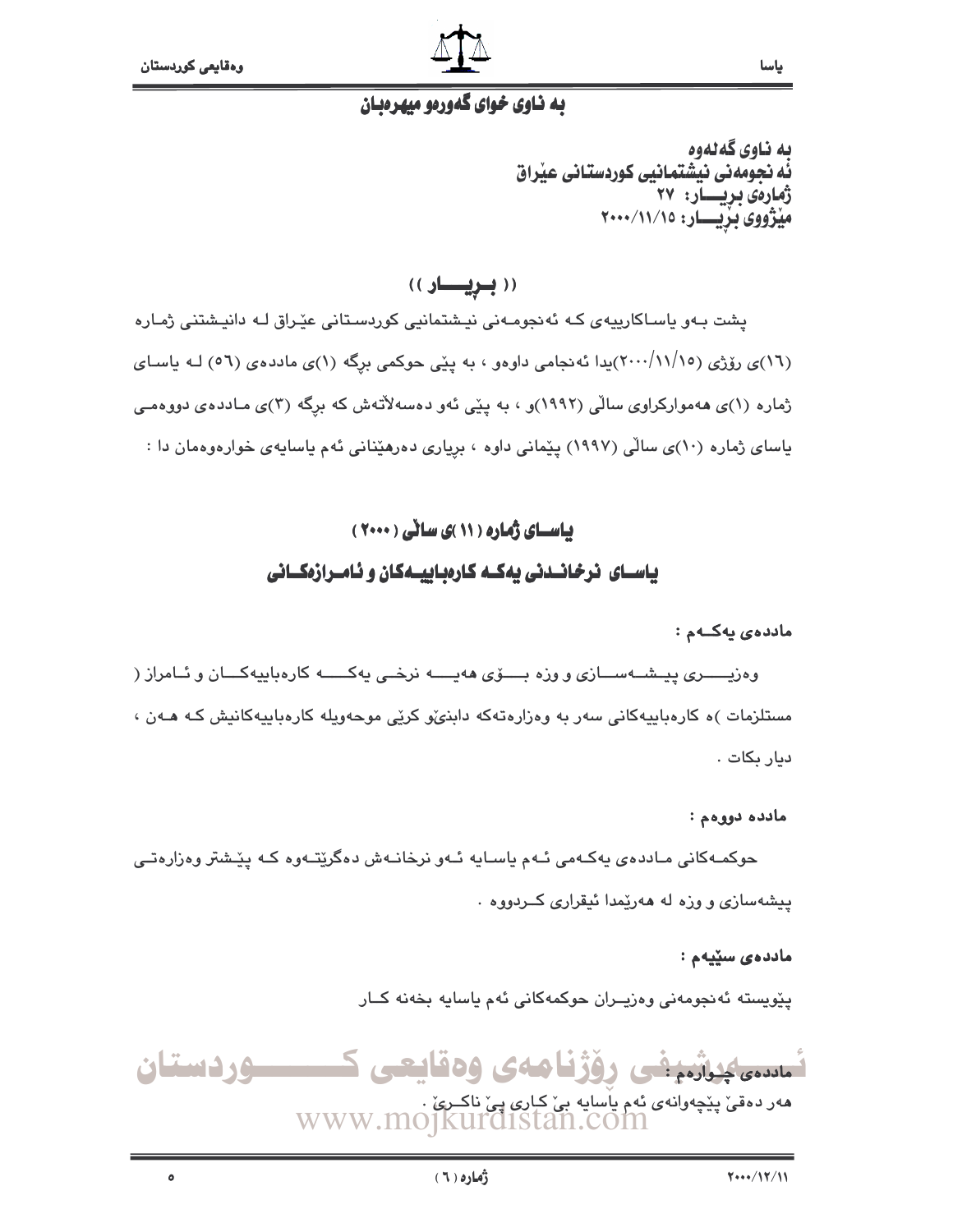ماددەى پێنجــەم : ئهم ياسايه له رۆژى بلاّوكــردنهوهى له وهقــايعــى كـوردســتاندا ، دهخــريّتــه كـار .

د . رِوْژْ نَــــوری شــاوهیــس 

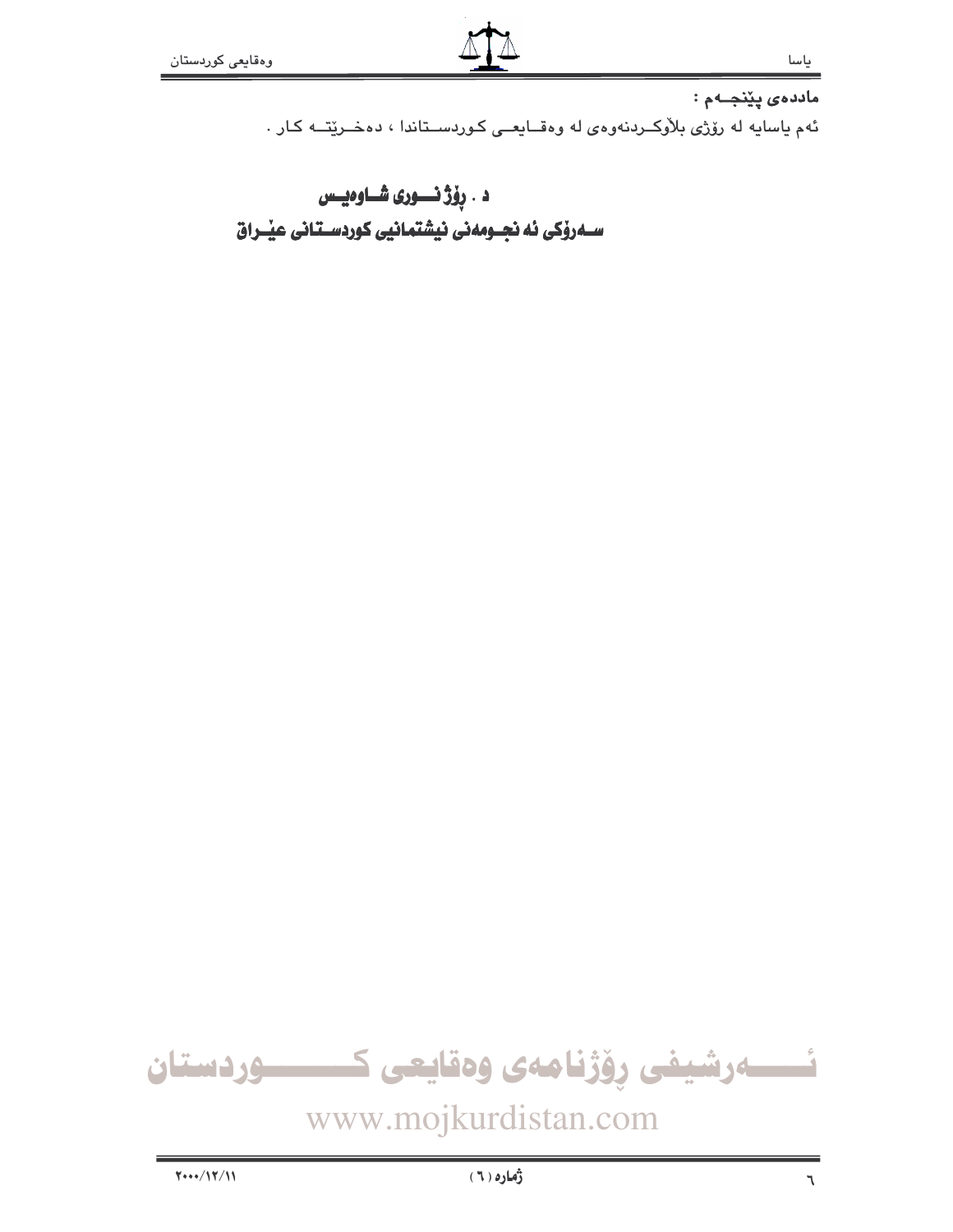

#### به ناوي خواي گهورمو ميهرمبان

ىە ناوي گەنەوە ئُه نحومهنی نیشتماننی کوردستانی عنّراق ژمارەى بريسار: ٢٦ میژووی بزیسار: ۲۰۰۰/۱۱/۱۳

ياسا

((بويار)

لەسەر ئەو ياسـاكارىييەى كـە ئەنجومـەنى نيـشتمانيى كوردسـتانى عێـراق كـە دانيـشتنى ژمـارە (۱۵)ی روّژی (۱۲/۱۲/۱۳)پیدا بـه ییّمی حـوکمی برگـه (۱)ی مـاددهی (۵٦) لـه یاسـای ژمـاره (۱)ی ههموارکراوی سالی (۱۹۹۲)و ، به بیّی ئهو دهسهلاٌتهش که برگه (۳)ی ماددهی دووهمی باسای ژماره (١٠)ی سالی (١٩٩٧) پیمانی داوه ، ئهم بریارهی خوارهوهمان دا :

۱. له هەرێمی کوردسـتانی عێراقـدا / بریـاری ژمـاره (۸۱۰)ی رۆژی (۲۰/ /۱۹۸۲)ی ئەنجومـەنی فەرماندەي شۆرشى عێراقى لە كارخــرا .

۲. ئەوانەي كە بەھۆي كارەساتى (مەركەبە)وە وەبەردەكـەون يـان گيـان لـە دەست دەدەن ، چ خۆيان چ کەس و کاريان ، لەبەردەم دادگا يێوەنددارەکاندا داواي قەرەبوو لەسەبەبەکار بکەن . ۰۳ حوکمهکانی ئهم بړیاره ، ئهو کارهساتانه دهگرێتهوه که دوای وهکارخستنی روودهدهن . ٤.هەر دەقى پێچەوانەي حوكمەكانى ئەم بريارە بى ، ناخرێتەكار .

- ٥. يێويسته ئەنجومەنى وەزيران حوكمەكانى ئەم بريارە بخەنەكار .
- ٦. ئهم برياره له رۆژى بلاّوكردنهوهى له وهقــايعى كـوردسـتاندا ، دهخــريتـه كار.

د . رؤژ نسوری شــاوهیـس 



## www.mojkurdistan.com

 $\mathbf{v}$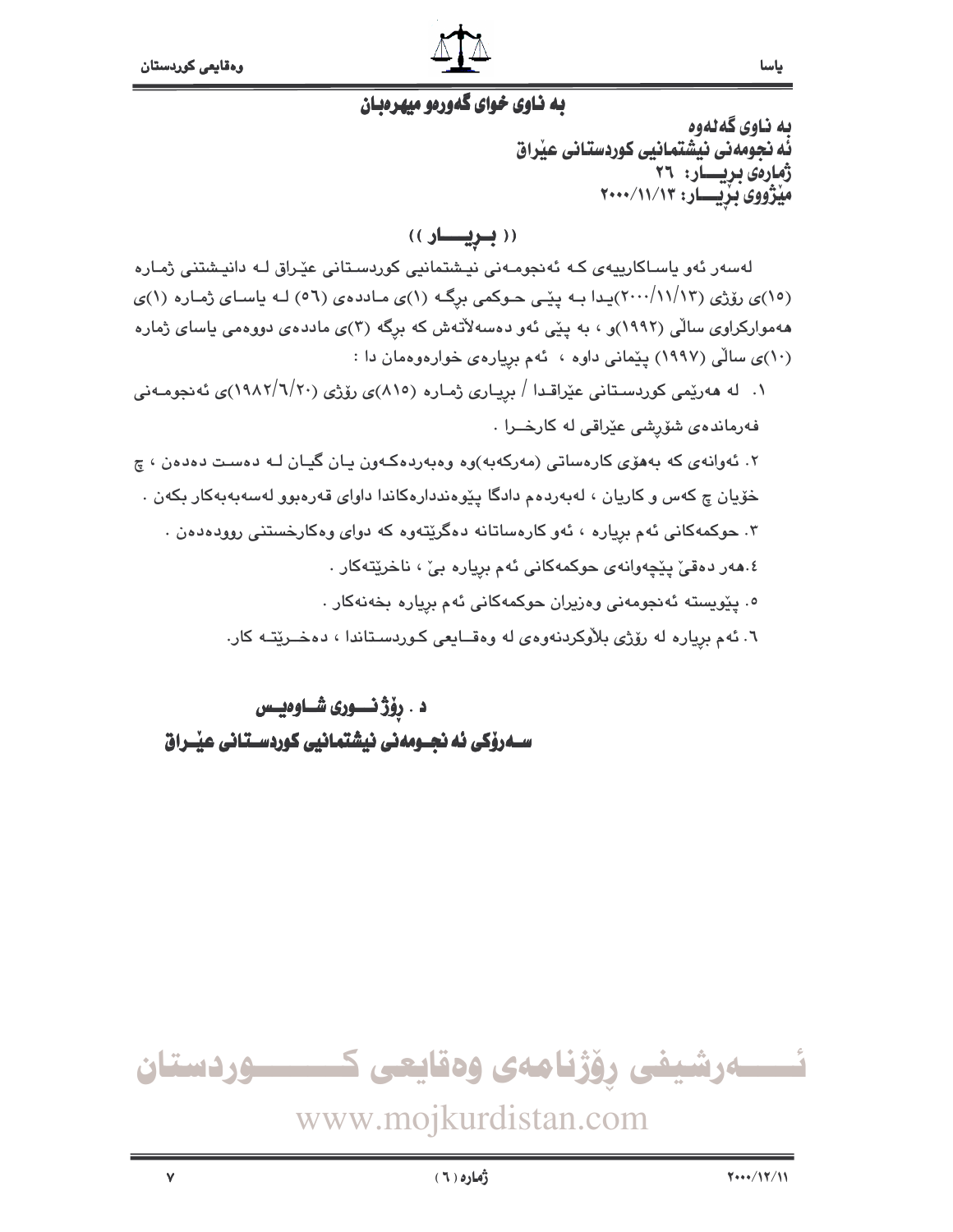(( هۆكاره ييويستەكان ))

ئوتومبێلەکان ، بەگشتى بەر لەوەي حکومەتى مەرکەزى ئىدارەکانى خۆى لە ھەرێم بکێشێتەوە ، هەر ھەموويان بە يێے ياسـاى ژمـارە (٥٢)ى سـاڵى ١٩٨٠ بـه ئيلزامـى بيمـەكرابوون و ، شـىركەتى بیمەكردنى نیشتمانیى عێراقیش ، كاتى خۆى قەرەبووى زەرەرمەندانى رووداووكارەسـاتى ئوتـومبێلى لەو قیستانەي كە خاوەن ئوتومېێلەكان دەيانداو لـەو رێژەپـەي كـە لـە داھـاتى پـەترۆل بـۆي ديـارى کرابوو دهکردهوه ، جا شیرکهتی بیمهکردنی نیشتمانیی عیّراقیش که دهزگاکایهکی مهرکهزی بـوو و ، يارەي يێويستى بۆ قەرەبوو كردنەوەي زەرەرمەندان بە ھەموو لقەكانى خۆي دەداو ، لەبەر ئـەوەش که بههۆی کێشانەوەی ئیدارەکانەوە پەيوەندیی ئەو شىركەتە لەگەلْ نووسىينگەكانى ناو ھەرێمیدا يچراوهو نهماوهو ، هەرێمیش لـهو رێـژه دیـاریکراوهی داهـاتی پهترۆڵـه بـیٚ بـهش کـراوهو ، ئێـستاش حکومهتی ههریم توانای زیندوو کردنهوهی ئهو شیرکهتهی نیپه که بهینی بریاری ژماره (۸۱۰)ی رۆژی ۲۰/ ۱۹۸۲/ بتوانیؒ ئیلتیزاماتی خوّی بهجیؒ بهپُنیؒ ، لهبهر ئهوهش که بریاری ناوبراو دادگاکانی لـهوه قەدەغەكردووە گوئ لەو دەعوايانە بگرئ كە زەرەرمەندان بەينى حوكمـەكانى ياسـاى ژمـارە (٥٢)ى سالّی ۱۹۸۰ی بیمهکردنی ئیلزامی داوای قەرەبووی مردن یا ئیـصابەی مـەدەنی بکـەن ، کـه ئـەوەش بۆشاپيەكى ياسايى ناوەتەوەو پێويستە پر بكرێتەوەو چارەسەر بكرىؒ ، جا لەبەر ئەوەو ، لە پێنـاوى ئەوەشدا كە مافى ھاوولاتيانى ھەريم بياريزرى و بتوانن بەييى حوكمەكانى ئەو ياسايانەي كـە كاريـان پیّ دهکریّ داوای قهرهبووی زهرهر و زیانی خوّیان بکهن که لهو رووداوانهوه پهیدابوون ، ئـهم برِیاره باساكارى كرا .

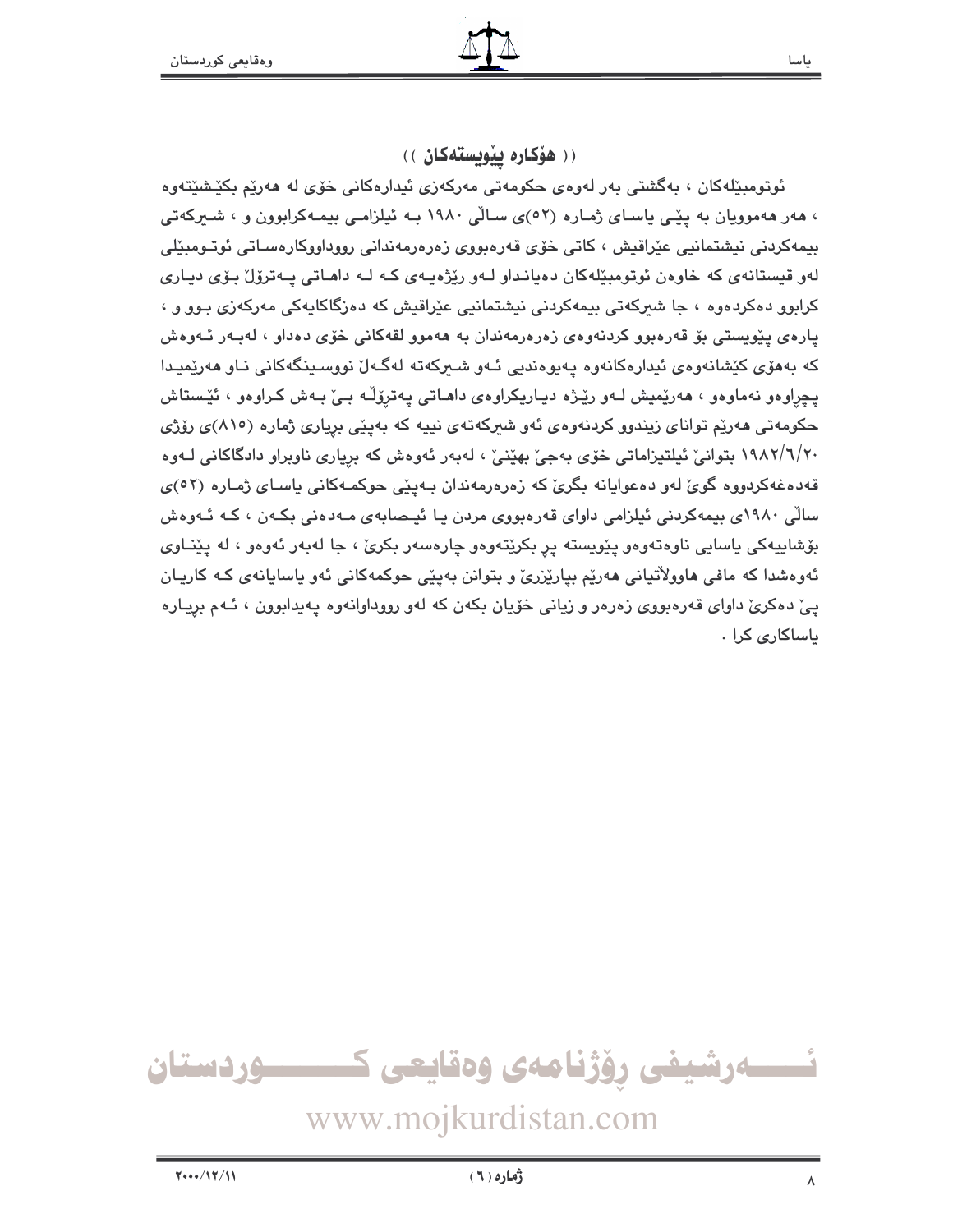

#### بسم الله الرحمن الرحيم

يباسم الشعب المجلس الوطني لكوردستان العراق رفق القرار: ٢٤ تشاريخ القيرار: ١٢/١١/١٠٠٠

ياسا

 $($ ( فسواد ))

بناءاً علــى ما شـرعه المجلس الوطنى لكوردسـتان العراق بجلســته المرقمــة (١٤) والمنعقـــدة بتأريخ ٢٠٠٠/١١/١٢ ، أســــتناداً الـــــى حكـــم الفقـرة (١) مـن المـــادة (٥٦) مـن القانـــون رقـم (١) لسنة (١٩٩٢) المعـدل وللصلاحيـة المخولـة لنا بموجب الفقـرة (٣) من المــادة الثانيــة من القانــون رقم (١٠) لسنة (١٩٩٧) قــررنا اصدار القانــون الأتي :

### قانسون رقم ( ۹ ) لسنة ( ۲۰۰۰ ) فانسون خك إرتباط مديريـات الدفـاع المدنى من وزارة الداخليـــة

#### المسادة الأولى :

فك ارتبـاط مـديريات الـدفاع المـدني لمحافظـات الأقلـيم مـن وزارة الداخليـــة بكافـــة ميلاكاتهــا و سياراتها و الياتها وأجهزتها و ممتلكاتها و مراكــز الأطفــاء التابعـــة لهـا و ربطهـا بـوزراة البلديـــات و الســياحة من الناحيــة الوظيفــة و الفنيــة .

#### المادة الثانية:

يحتفظ رجـل الشـرطة و الأطفــاء بـنفس رتبتــــه و درجتـــه الوظيفيـة الحاليــة ويطبـق بحقـــه قــانون الخدمة و التقاعد لقـوى الأمن الداخلي رقم (١) لسـنة ١٩٧٨ المعـدل .

#### المادة الثالثة:

يبــقي أرتباط منتسـبي قــوى الأمن الداخلي في مديريـات الدفاع المدني بوزارة الداخليـة مـن ناحيـة التعيين و الترقية والتقاعـد والأسـتقالـة .

#### المادة الرابعة:

يخـول وزيـــر البلـديات و الـسياحة الـصلاحيـة المخولـة لـوزير الداخليـة بموجـب قـانون العقوبـات ء العسكري رقم (١٣) لسنة ١٩٤٠ إلمعدل وقيانون أصب ولي المحاكمات العسكرية رقم (٤٤) لسنة ١٩٤/ المعدل فيما يتعلق بتوجيــه العقوبات لمنتسبى قـوى الأمن الداخلي في مديريات الدفاع المدني وأحالتهم الى المحاكم المختصسة www.mojkurdistan.com

 $\blacktriangleleft$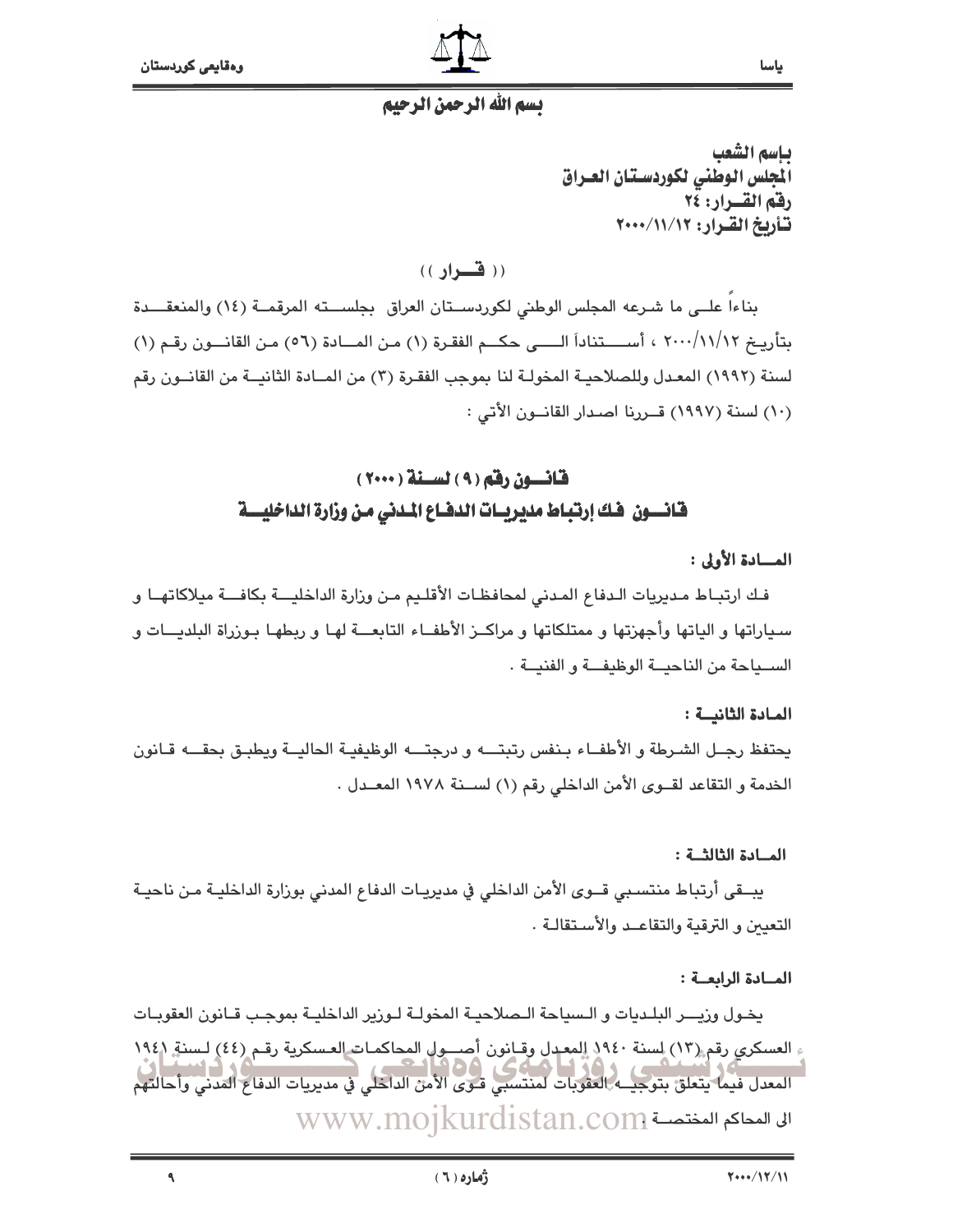المادة الخامسة:

لا يعمل بأي نص يتعارض وأحكــام هــذا القانـــون .

المادة السادسة: على الوزراء المختصين تنفيــذ أحكــام هــذا القانــون .

المادة السابعة: ينفذ هذا القانون أعتبــاراً من تأريخ نشــره في جريــدة وقائـــــــع كوردســتان .

د. رۆژ نسورى شــاويــس رئيس الجلس الوطني لكوردستان العـراق

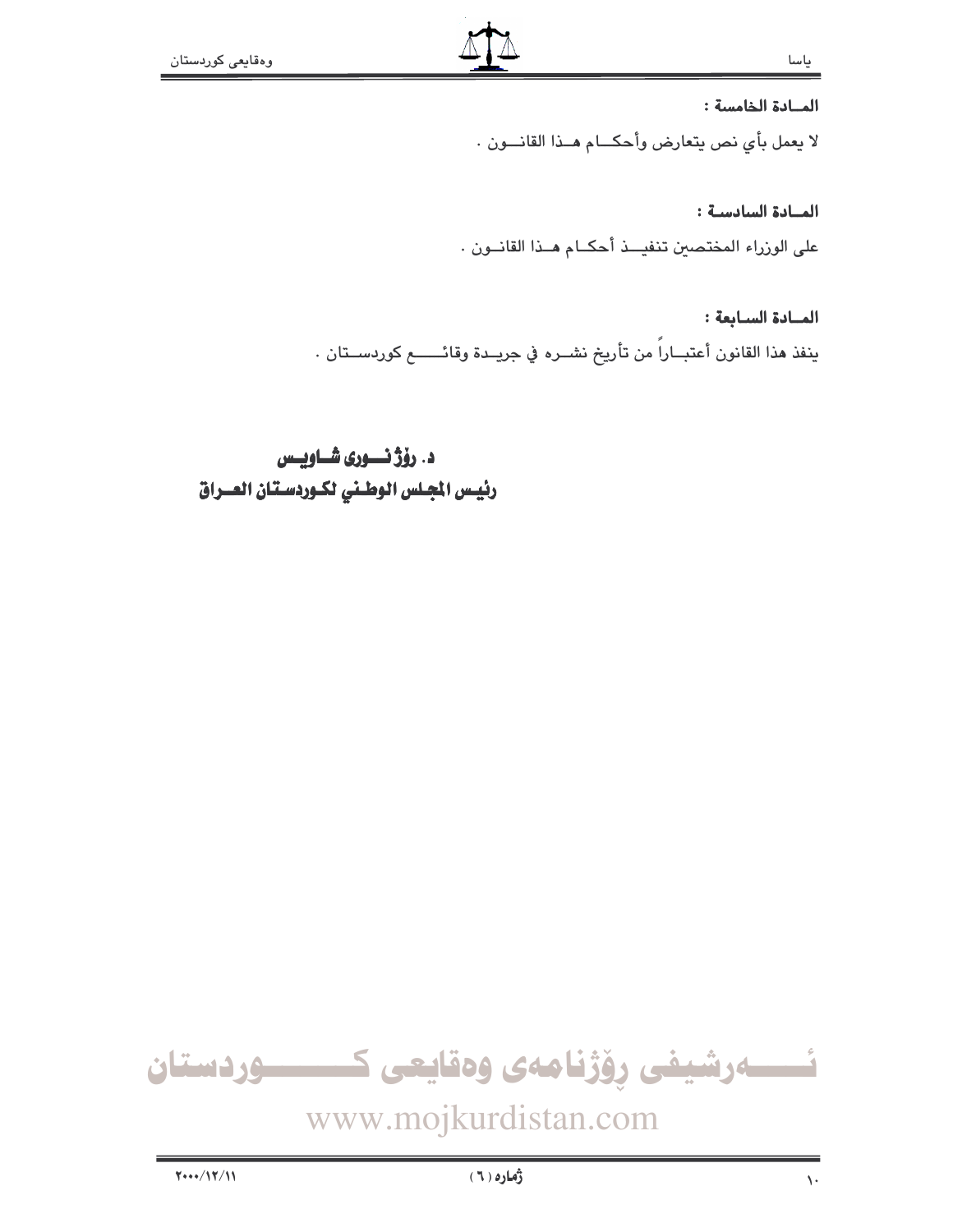

#### بسم الله الرحمن الرحيم

يباسم الشعب المجلس الوطني لكوردستان العراق رفقم القسرار: ٢٥ تأريخ القرار: ١١/١١/١٣+٢

 $((\mathbf{L}_{\mathbf{L}})$ 

بنساءا على مسا شرعه المجلس الوطنى لكسوردستان العراق بجلسته المرقمة (١٥) والمنعقـــدة بتأريـــخ ٢٠٠٠/١١/١٣ ، أســـتناداً الى حكم الفقـرة (١) من المــادة (٥٦) من القانـــون رقـم (١) لسنة (١٩٩٢) المعــدل وللـصلاحيــة المخولــة لنـا بموجب الفقـرة (٣) مـن المــادة الثانيـــة مـن القانسون رقم (١٠) لسنة (١٩٩٧) قسررنا اصدار القانسون الأتي :

> قانون رقم (١٠) لسنة (٢٠٠٠) فانسون التعديسل الأول لقانسون وزارة الزراعسة و السرى دفقه (١٠) لسنة ١٩٩٢

المادة الأولى: تعــدل المــادة الرابعــة من قانــون وزارة الزراعــة و الــرى رقم (١٠) لســنة ١٩٩٢ وتقـــرأ علـى الوجـــه الأتسى: المادة الرابعة: تتكون تشكيلات الوزارة كالأتى : ۰۱ مكتب الوزيـــر . ٢. مكتب وكيل البوزارة ٠ ٣. المدبريــة العــامــة للدبـوان . ٤. المديريــة العــامة للأراضى الزراعيــة . ٥. المديرية العبامة للتخطيط والمتابعية . ٦. المديرية العامة للبستنة و الغابات و المراعـى . ٧. المديريــة العــامة للبحــوث والأرشــاد الزراعى و التبــوغ . ٨. المديرية العامة للهى والموارد المائية. ٩. المديريـة العـامة للثروة الحيوانيـة و البيطـرة . ١٠. المديريـات العــامة للزراعــة في محافظات الأقليم . ئــــــەرشيفى رۆژنامەى وەقايعى كـــــــــوردستان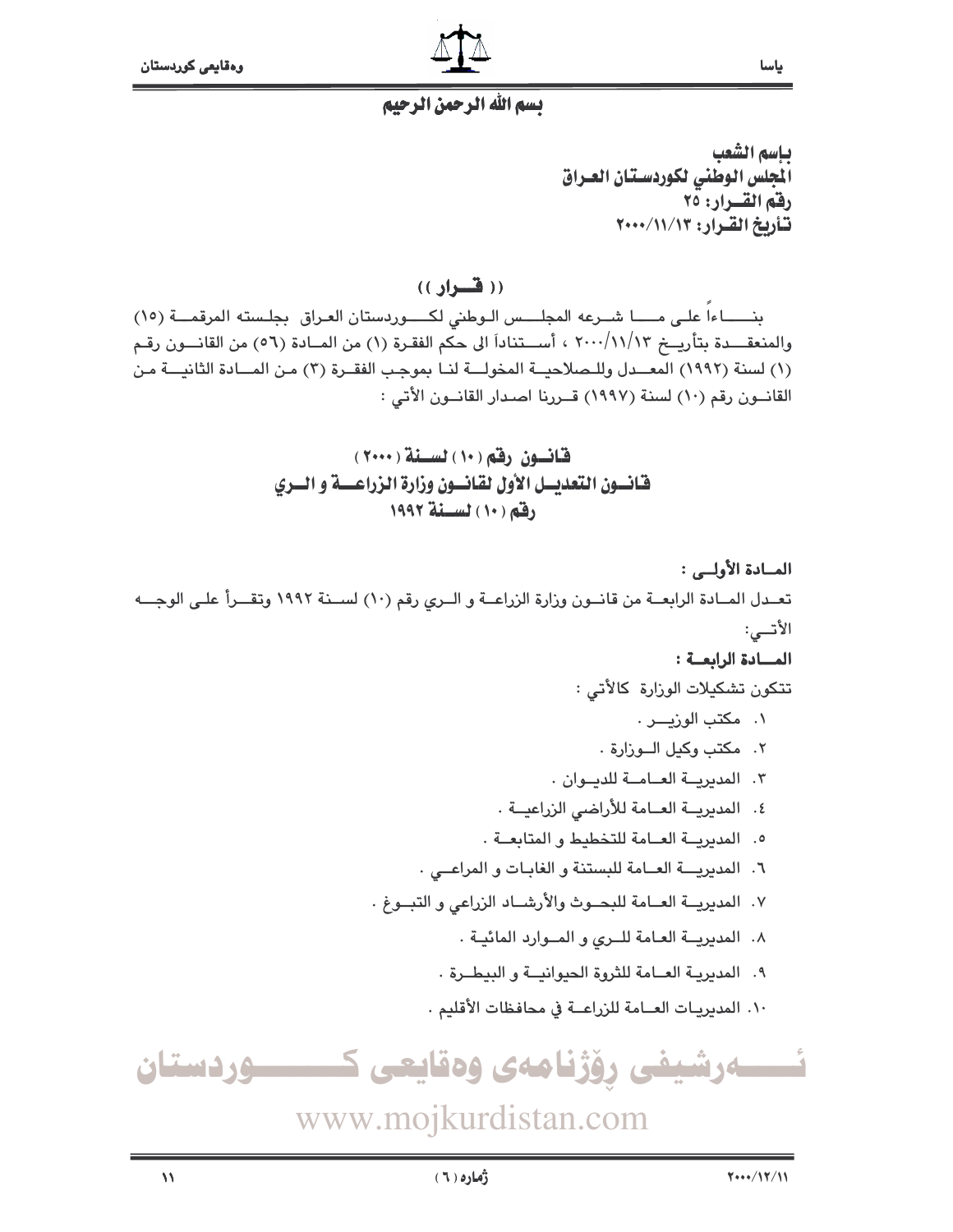#### المادة الثانية :

تعدل المـادة السادسة من قانـون وزارة الزراعـة و الــري رقم (١٠) لـسنة ١٩٩٢ و تقــرأ علـى الوجــه الأتى :

#### المادة السادسة:

المسادة الثالثة:

١. للوزيـر تشكيل هيئــات أو لجـان دائميـة أو مؤقتـة لتنفيذ مهام معينــة . ٢. للوزيـر أستحداث ودمج مدبريـات وأقسـام وشعب كلما دعـت الحاجة الـي ذلك . ٣. اتحديد واجبـات وصلاحيـات تشكيلات الــوزارة والمديريـات العـامة و المديريات التابعــــة لهـا و الهيئات بنظام .

تلغى شركة حفـر الأبـار الأرتوازيــة ومراكــز البحــوث الزراعيـة والتطبيقيــة الواردة في الفقـــرة التاسـعة من المـادة الرابعــة من القانــون رقـم (١٠) لـسنة ١٩٩٢ وتـــؤول ممتلكاتهـا الى وزارة الزراعــةوالــرى في الأقليم .

> المسادة الرابعة: على مجلس الوزراء تنفيـذ أحكـام هـذا القانـون .

المسادة الخامسية: ينفذ هـذا القانـون أعتبـارا من تأريخ نشــره في جـريـــدة وقـائـــع كوردســـتان .

د. رؤژ نسوری شــاویس رئيس الجلس الوطنى لكوردستان العـراق



## www.mojkurdistan.com

ياسا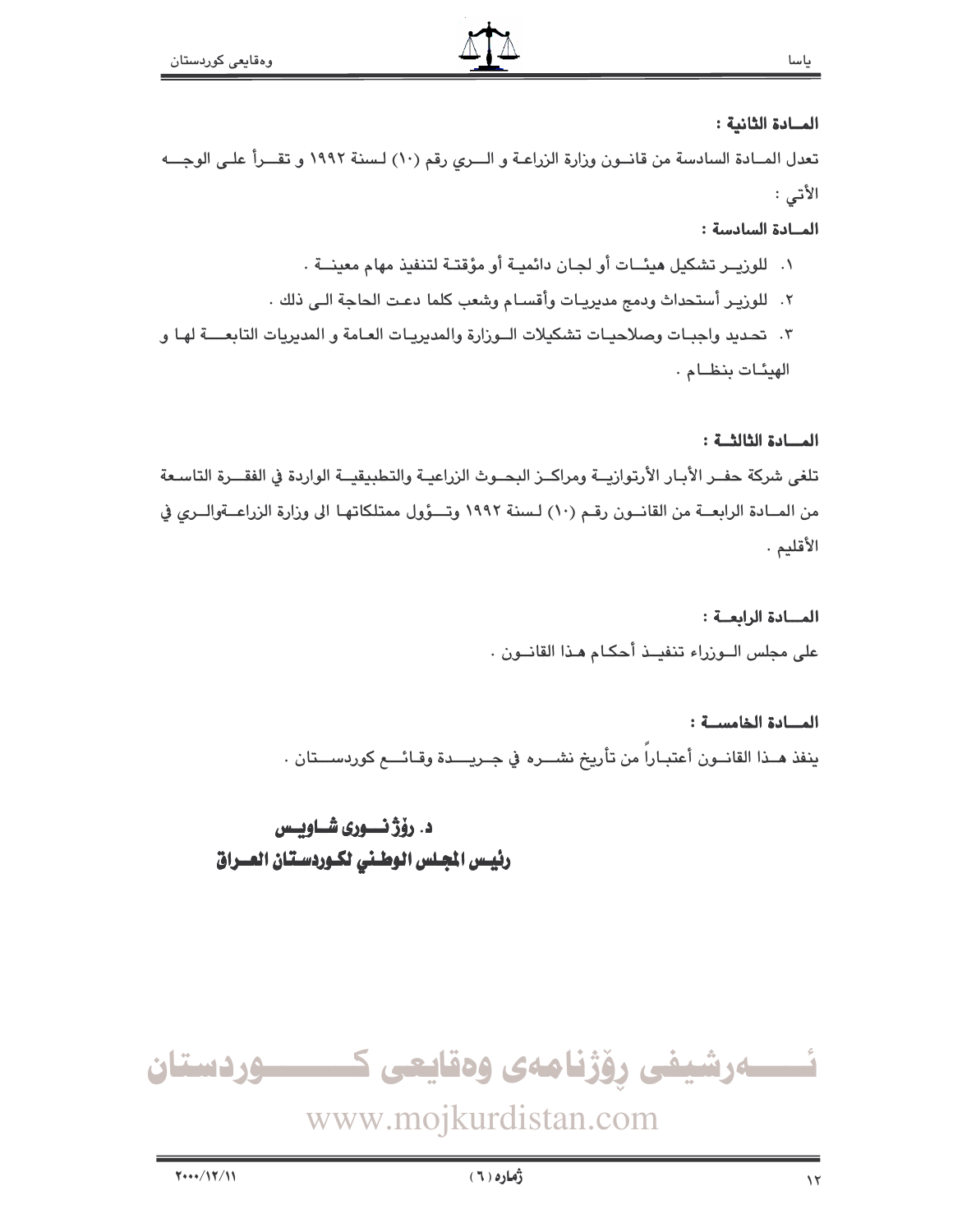

#### بسم الله الرحمن الرحيم

يباسم الشعب المجلس الوطني لكوردستان العراق رفق القرار: ٢٧ تأريخ القرار: ١٥/١١/١٠٠٠

 $($ ( فسواد ))

بناءا على ما شـرعه المجلس الوطنى لكوردستان العراق بجلسته المرقمــة (١٦) والمنعقدة بتأريـخ ١/١/١/١٥، ٢٠٠٠/١١] الى حكم الفقــرة (١) مـن المــادة (٥٦) مـن القانـــون رقـم (١) لـسنة (١٩٩٢) المعــدل وللصلاحيــة المخولــة لنا بموجب الفقـرة (٣) من المـادة الثانيـة من القانـــون رقـم (١٠) لـسنة (١٩٩٧) قسرينا اصدار القانسون الأتي :

> قانسون رقم ( ١١ ) لسنة ( ٢٠٠٠ ) فانسون تحديد أسعار الوحسدات الكهريائيية ومستلزماتها

> > المادة الأولى :

لـورير الـصناعة والطاقــة تحديـد أسـعار وحــدات الكهربـاء والمـســتلزمات الكهريائيـــة العائـــدة للسورارة وتحبديد احبور المحبولات الكهربائيية المؤجيرة . المسادة الثانية: تسبري أحكام المبادة الأولى من هبذا القانبون على التسبعبرات السابقية والمقبرة من قبيل وزارة الصناعة والطاقية في حكيومية الأقليم . المادة الثالثة: على مجلس الــوزراء تنفيــذ أحكــام هـذا القانــون . المادة الرابعـة: لا يعمــل بأي نص يتعارض مــع أحكـام هــذا القانــون . المادة الخامسة: ينفــذ هـــذا القانـــون من تأريـــخ نشــره فــى جــريــدة وقائــــع كـوردســتان .

د. رؤژ نسوری شــاویسس ـه رشيفى رؤژناههى وهقان ا<del>تب</del>س الطنيعيوسي المنزاقان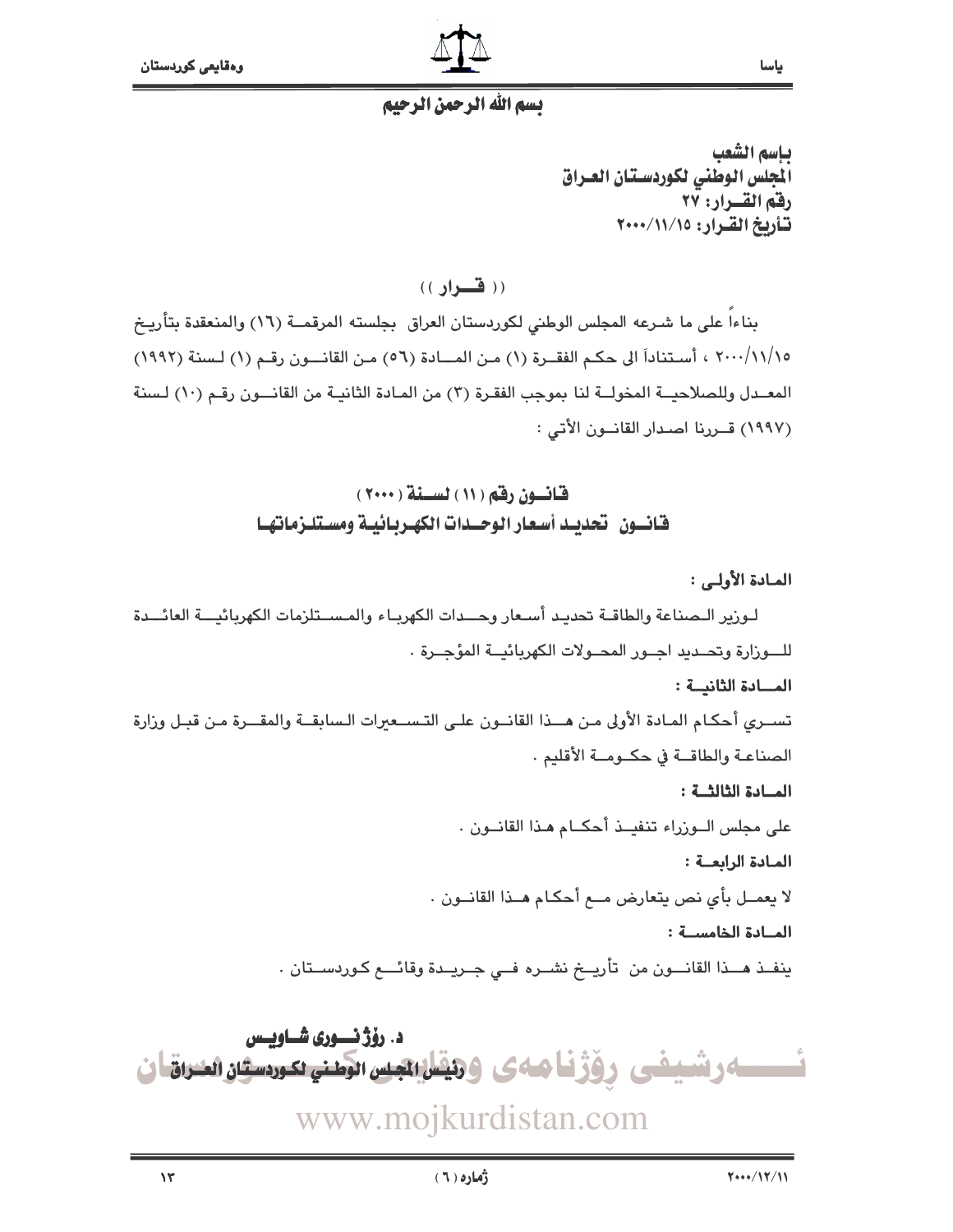

#### يسم الله الرحمن الرحيم

بإسم الشعب الجلس الوطني لكوردستان العراق رفق القرار: ٢٦ تأريخ القرار: ١٢/١١/١٢+٢٠٠٠

 $($ ( فسواد ))

بنــاءاً على مـا شـــرعه المجلـس الوطـــني لكـــوردستان العـــــــراق بجلـســــته المرقمـة (١٥) و المنعقــدة بتأريـــــــخ ٢٠٠٠/١١/١٣ ، أســـتناداً الى حكم الفقرة (١) من المادة (٥٦) من القانون رقـم (١) لـســــنة (١٩٩٢) المعـــدل وللـصلاحيــة المخولـــة لنــا بموجب الفقــرة (٣) مـن المـــادة الثانيـــة مـن القانون رقم (١٠) لسنة (١٩٩٧) قصررنا اصدار القرار الأتي :

- ١. أيقاف العمل بقرار مجلس قيادة الثورة العراقي المرقم (٨١٥) في ١٩٨٢/٦/٢٠ في أقليم كوردستان  $-$  العــراق  $-$
- ٢. للمتضرر أو ذوي المجنى عليـه في حـوادث الـدهس أو الوفـاة بـسبب المركبـات مطالبـة المـسبب بالتعويض لدى المحاكم المختصة .
	- ٣. يسري أحكام هذا القرار على الحوادث التي تقم بعد نفاذه .
		- ٤. لا يعمل بأى نص يتعارض و أحكام هذا القرار .
			- ٥. على مجلس الوزراء تنفيذ أحكام هذا القرار .
	- ٦. ينفذ هذا القرار من تأريخ نشــره فــى وقائــــــــع كـوردســتان .

د. رۆژنسورى شــاوبــس رئيس الجلس الوطني لكوردستان العـراق

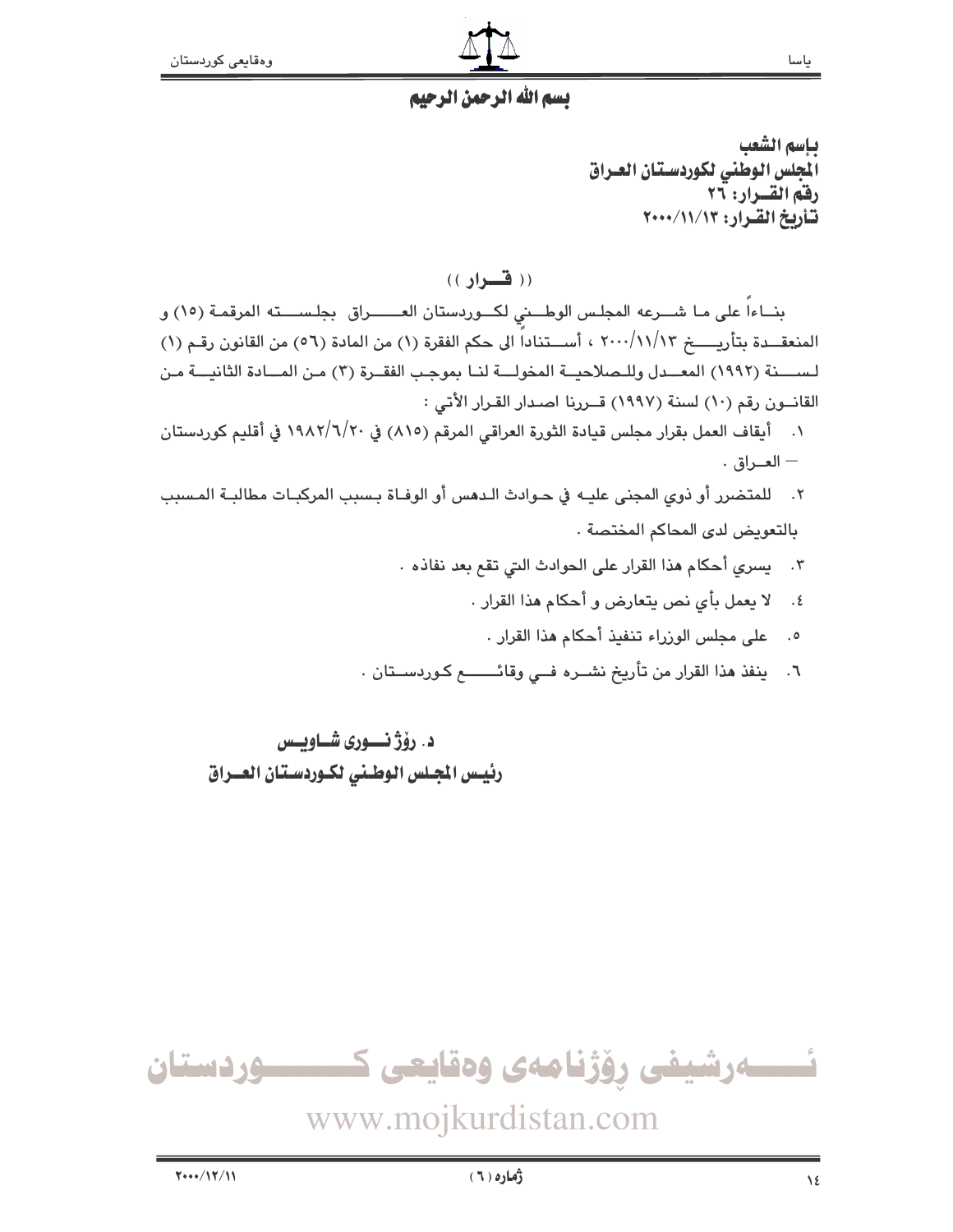(( الأسياب الموجيسة ))

لقد كانت المركبات بصورة عامـة وقبـل سـحب الأدارات مـن قبـل الحكـــومــة المركزيـة مؤمنـة تأمينـا الزاميا بموجب القانون رقم (٥٢) لسنة ١٩٨٠ وكانت شركة التأمين الوطنية العراقية تقوم في حينــه بـدفـع التعويضات الى المتضررين من جراء حوادث السيارات وذلك من أقساط التأمين الذي كان يدفعـه مـالكوا المركبات ومن النسب المحدد لها من عائدات البترول ، وبما ان شـركة التـأمين الوطنيـــة العراقيــة كانـت مؤسسة مركزية وتقوم بتمويل فروعها بالمبالغ اللازمـة لتغطيـة تعويـضات المتـضررين ونظـراً لأنقطـاع العلاقة بين الشركة المذكورة ومكاتبها في الأقليم نتيجـة سـحب الأدارات وحيـث أن الأقلـيم قـد حـرم مـن النسب المحددة لعائدات البترول ولعدم أمكانية حكومة الأقليم في الوقت الحاضر أحيـاء هـذه الـشركة للآيفاء بالتزاماتها تنفيذاً للقرار (٨١٥) في ١٩٨٢/٦/٢٠ وبما أن القرار المذكورقد منع المحاكم من سمـاع دعاوى المطالبة بالتعويض عن الوفاة او الأصابة المدنية وفقاً لأحكام قانون التأمين الألزامي رقم (٥٢) لسنة ١٩٨٠ مما شكل فراغاً قانونياً ينبغي معالجته ، عليه وحفاظاً لحقوق مـواطني الأقلـيم ولـتمكين قيام المتضرر بالمطالبة بالتعويض نتيجة تلك الحوادث وفق احكام القوانين النافذة فقد شرع هــذا القرار

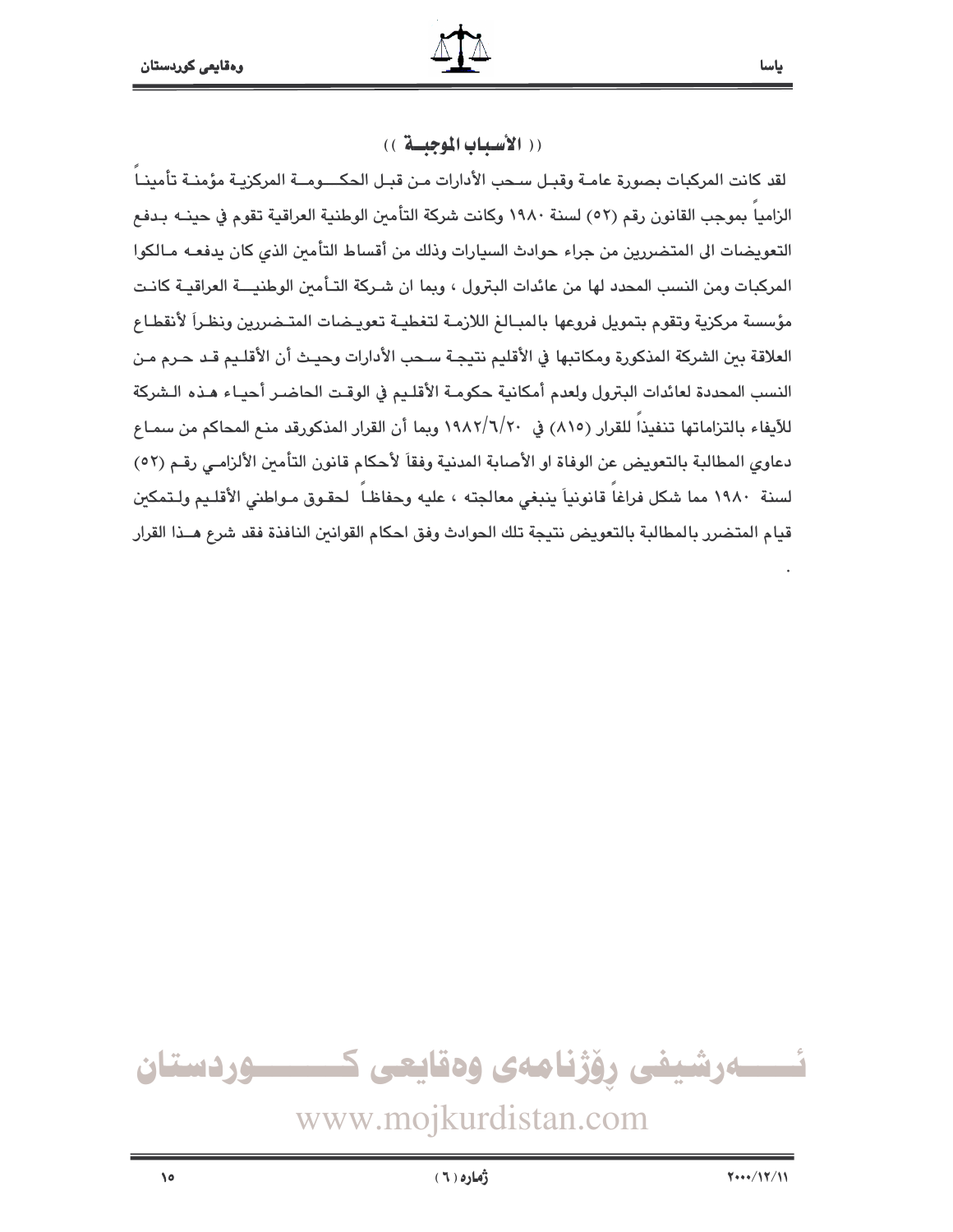(( تعليمــات منـــح الأجــازات الدراسـية للمــوظـفيــن ))

لغـــرض تطـــوير وتنمية كفـــاءة العاملين فـــى أجهزة الأقليم تخصص عدد مـن الأجــازات ، الأجــازات الدراسية داخل الأقليم لمختلف الوزارات من ضمنها الشرطة و البِيّشـمەرگە ( الداخليـة و البِيّشـمەرگە ) والـدوائر الأخــرى غــر المرتبطــة بـوزارة للحـصول علــى الـشهادة الجامعيــة الأوليــــة والعليــا وحـسب الأختصاصات المطلوبــة .( العلوم الطبيــة — العلوم الهندسـية — العلـوم الـصرفة — الـــزراعة — الطـب البيطـري — العلوم الأداريــة والأقتصاديــة — العلوم الأجتماعيــة — القانون والسياسة — اللغات ) وأية أختصاصات أخرى تحتاجها حكومة الأقليم ومؤسساتها ويراعى عند منح هذه الأجازات حاجة كل وزارة أو دائرة غبر مرتبطة بوزارة وأمكانتها التنفيذية والحوافز الممنوحة للمشمولين وسـيحدد ذلـك مـن خـلال مفاتحة تلك الجهات لبيان أحتياجاتها وفق استمارات خاصة بعد لهذا الغرض.

وتقـوم رئاسـة مجلـس الـورراء بالتنـسيق مـع مجلـس التعلـيم العـالى والبحـث العلمـى سـنويا بتحديـد الأختصاصات على ضوء المؤشرات التي تبينها الوزارات لأحتياجات خطط التنمية من القوى العاملـة في الأقليم وبعد ذلك تتولى مجلس التعليم العالى والبحث العلمى تزويد الوزارات بتلك التخصصات للدراسـات العليا داخل الأقليم .

> تعليمات الأجــازة الدراســية في الأقليم الظوابط العامة المشتركة لمرشحي الأجازات الدراسية :

- ١. تأييـد جدارة المتقدم البدنيــة والعقلية وسلامته من الأمراض بشهادة طبية من لجنة طبيــة
- أن يكون من الموالين لمسيرة الحركة التحــررية الكـوردية و مؤمنا بتجريـة كوردسـتان في الحريـة  $\cdot$   $\mathsf{r}$ والديموقراطية.
- ٢. يمنح المجاز دراسيا راتبه الشهري مع المخصصات المهنية أو التعليميـة طيلـة مـدة الدراسـة عـدا الحالات اتى نصت عليها هذه التعليمات على أن لا تجمع المخصات —

المهنية والتعليمية مم مخصصات طلبة الجامعات أو المعاهد .

٤. للورير منح الموظف الـذي لم تمـنح أجـازة دراسـية لأي سـبب ويرغـب أكمـال دراسـته الجامعيـة الأولية أو العليا أجازة بدون راتب للمدة التي يقتضيه اكمال الدراسة .

### شروط القبــول بـالدراسات العليـا – دبلوم عـالى – ماجستير – دكنوراه :

١. أن لايتجاوز عمر الموظف المجاز للحـصول علـى شـهادة الـدبلوم العـالي والماجـستير عـن (٤٥) سنةوالدكتوراه عن (٥٠) ســنةِ. .<br>1. أن يكون حاضلاً على الشهادة الجامعية الأولية (البكالوريوس) أو مايعادلها . مسؤول النساس في www.mojkurdistan.com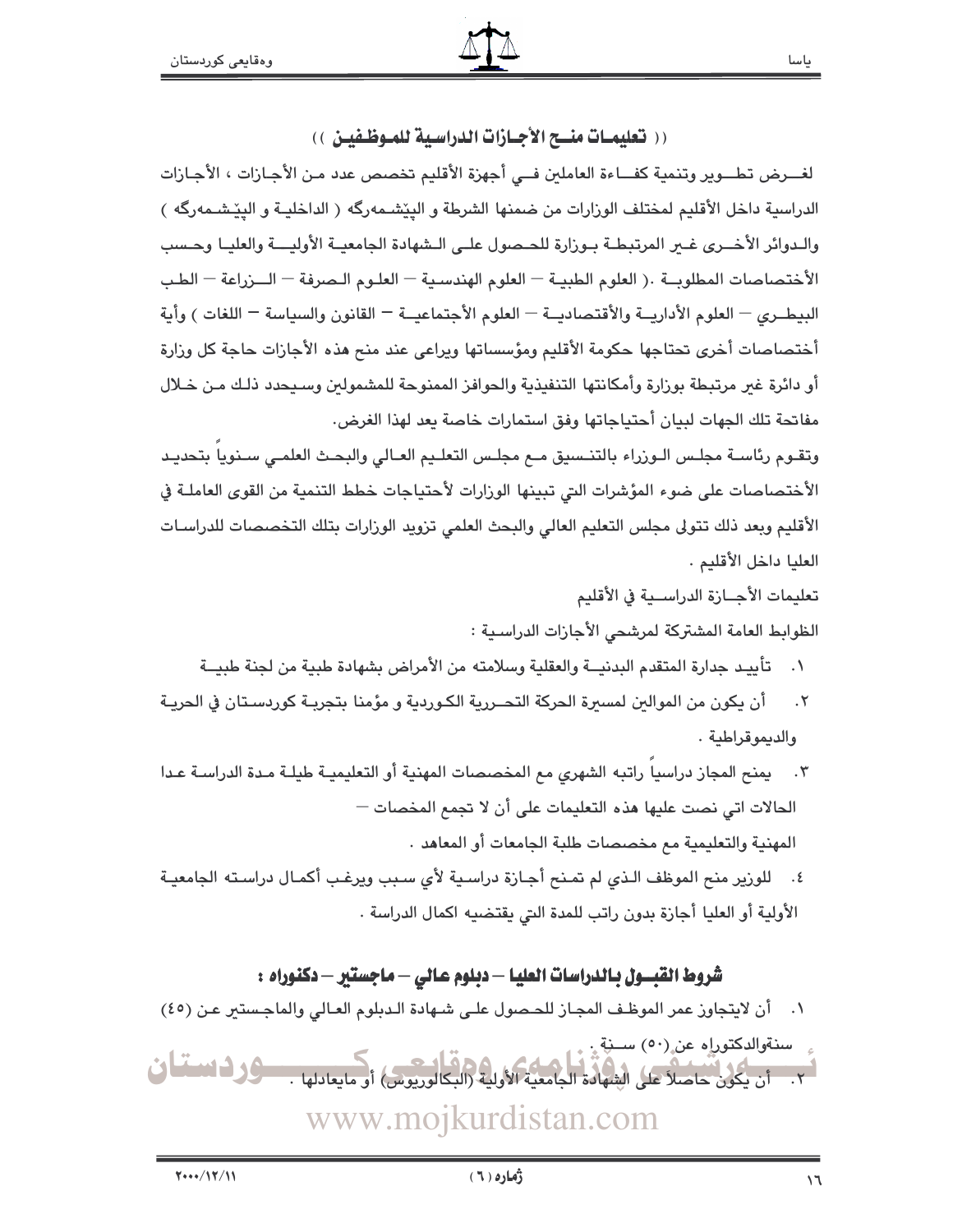- أن يجتاز الأختبارات والأمتحانات النظــرية والعملية التي تجريها جهـــة القبول بنجاح.  $\cdot$   $\mathsf{r}$ 
	- يقبل المرشح عند المنافسة على أساس الكفاءة والمقــدرة .  $\cdot$  5

ياسا

- ٥. يقدم تعهداً خطياً بالعمل لدى الجهــة التي رشحته ضعفي المدة التي قضاها لنيل الشهادة .
- ٦. يقدم كفالة ضامنة مصدقة من كاتب العدل بمبلغ عشــرة الأف دينار لكـل سـنة دراسـية للـدبلوم العالي والماجستير – وعشرون الف دينار لكل سنة الدكتوراه .
- ٧. تسرى على الموظف المجاز لنيل الشهادات العليا أحكام المـواد (٣-٤-٦-٧-٨-٩-١٠١٠) الخاص بشروط الموظف المجــاز لنيل الشهادات الجامعية الأوليــة أو الدبلــوم .

#### أحكيام عيامية

- ١. لايشترط أية خدمة وظيفية لألتحاق الموظف بالأجازة الدراسية مـن الـراغبـن في اكمـال دراسـاتهم العليا ويكونون مشمولين بالقوانين والأنظمة والتعليمات المرعية والمعمول بها سابقاً
- ٢. يخضع الموظفون المجازون دراسياً للقوانين والأنظمة السارية عند ترشيحهم للبعثات الدراسـية أو الزمالات خارج الأقليم .
	- ٣. أن يكون قد اكمل أحدى المراحل الدراسية التالية .
	- <sup>أ</sup>— الدراسة الأعدادية في أحدى المدارس العراقيــة أو الأقليم أو ما يعادلها .
- ب— الدراسة العليا دبلوم اولى ( بكالوريوس ) دبلوم عالى أو الدراسة العليـا ماجـستير مـن مؤسسة علمية معترف بها .

٤. أن يكون لطالب الأجازة خدمة وظيفية فعلية في الدوائر والمؤسسات الرسميـة لا تقـل عـن سـنتـن بعد أخر شهادة حصل عليها على أن تؤيد دائرته مدة الخدمة وعدم الممناعة وتصادق عليه الـوزارة . ويستثني من ذلك خريجوا الدراسة الأعدادية أو الـدبلوم مـن المتقـدمين للحـصول علـى شـهادة البكالوريوس .

٥. أن يكون لموضوع دراسته علاقة بواجبات وظيفته أو أختصاص وزارته العلمية أو العملية ٦. يقدم تعهداً خطياً بالعمل لدى الجهة التي رشحته ضعفي المدة التي قضاها لنيل الشهادة .

٧. تكون المفاضلة بين المرشحين من قبل الوزارة على اساس الكفاءة والمقدرة ومـن ذوى الخـبرة أو المعدلات العالية وفق الأسس التي تقرها الجامعات في الأقليم .

# شروط القبول بالجامعات والعاهد الفنيسة داخل الأقليم لنيل البكالوريوس أو الديلوم : مستشلى

- ١. يقدم كفالة ضامنة مصدقة من كاتب عدل بمبلغ (٥٠٠٠) الأف دينار لكل سنة دراسية .
- ٢. للوزير المختص لغلها لهوظف اعطار السلام السلوط [آلها العالم العالم الخالم الأقليم وبراتب تام لمدة :